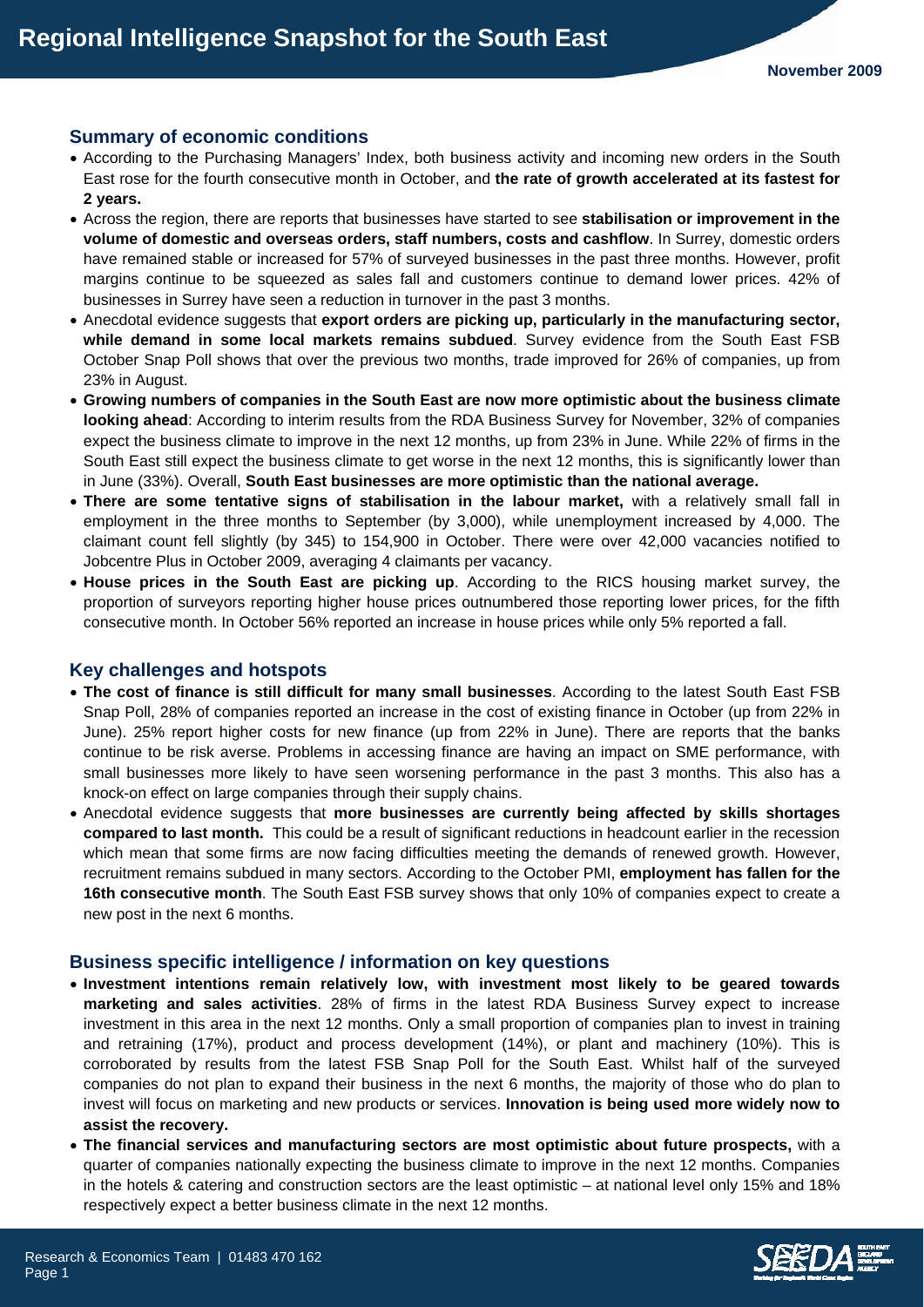# Sectoral Overview

## **Manufacturing**

According to the Office for National Statistics, output in the production industries as a whole fell by 0.7% in the third quarter of 2009 compared with a decrease of 0.5% in the second quarter of 2009. GDP in the manufacturing sector dropped slightly, by 0.2%, compared to much larger falls of around 5% in previous quarters (2008:Q4 & 2009:Q1). Indeed, the Chartered Institute of Purchasing & Supply indicates that Britain's struggling manufacturing sector, particularly in the South East, may finally have begun emerging from recession with companies reporting increasingly high levels of business activity. The Markit UK Purchasing Manager's Index (PMI) for the manufacturing sector rose to 53.7 in October from 49.9 in September - the first reading above 50 since the recession began.<sup>[1](#page-1-0)</sup> The latest Snapshot Business Survey for the South East (October 2009) corroborates those figures by highlighting that the worsening business performance has eased in the past 3 months. The proportion of respondents stating that their business performance had got worse fell to 21% in autumn 2009, compared to 54% in spring this year.

The latest EEF South East Business Trends report shows further improvement in business conditions for manufacturing and engineering companies in the South East in quarter 4 2009. Volumes of output and new orders increased significantly, with the net balance (difference between the proportion of companies reporting an increase and those reporting a decline) increasing to 9% for output (from -19% in Q3) and 16% for new orders (from -24% in Q3). The pace of employment decline has now eased, although levels of cashflow have worsened in quarter 4.

The depreciation of sterling along with the early recovery of major economies within the Eurozone have helped to give a boost to manufacturing. According to the Snapshot Business Survey the number of respondents reporting a higher level of export orders in the South East increased slightly between March and October this year. The downside is that the cost of imports is rising, especially raw materials such as metals and fuel. The Markit PMI indicates that the average input cost faced by firms operating in the South East private sector rose by 6.8% in October.

Anecdotal evidence suggests that banks are still reluctant to lend money to some manufacturing firms. The results of the latest Snapshot Business survey for the South East (October 2009) show that businesses in the manufacturing & construction sector have been increasingly seeking additional finance in the past 3 months, while in other sectors demand for credit has been static or declining.

According to the latest research from EEF, however, investment in innovation is helping Britain's manufacturers prepare for recovery. They are taking innovation out of the lab and into the heart of their businesses. In the South East, a number of R&D facilities in Surrey are being re-positioned as profit centres, tasked with selling services to external clients, as part of cost management activities. In Hampshire, the expectations are that businesses will use the introduction of new products as well as pricing and repositioning in order to boost their competitiveness in the current climate. There has also been a boost to innovation activity in Berkshire, where **Microchip Technology** has opened its European headquarters in Winnersh Triangle as part of a £100 million development scheme at the business park.

Within the manufacturing sector, aerospace and defence is holding up reasonably well for the moment, although tough conditions are expected in the region in 2010, before a recovery takes place in 2011. Some companies have seen an increase in turnover, although there are concerns about the rising costs of some raw materials and energy, as well as potential cuts in defence spending. Some companies are continuing to shed jobs and relying on sub-contracted labour instead.

<span id="page-1-0"></span> $1$  Although it is worth mentioning that in recent months the PMIs have tended to be more optimistic than official statistics.



l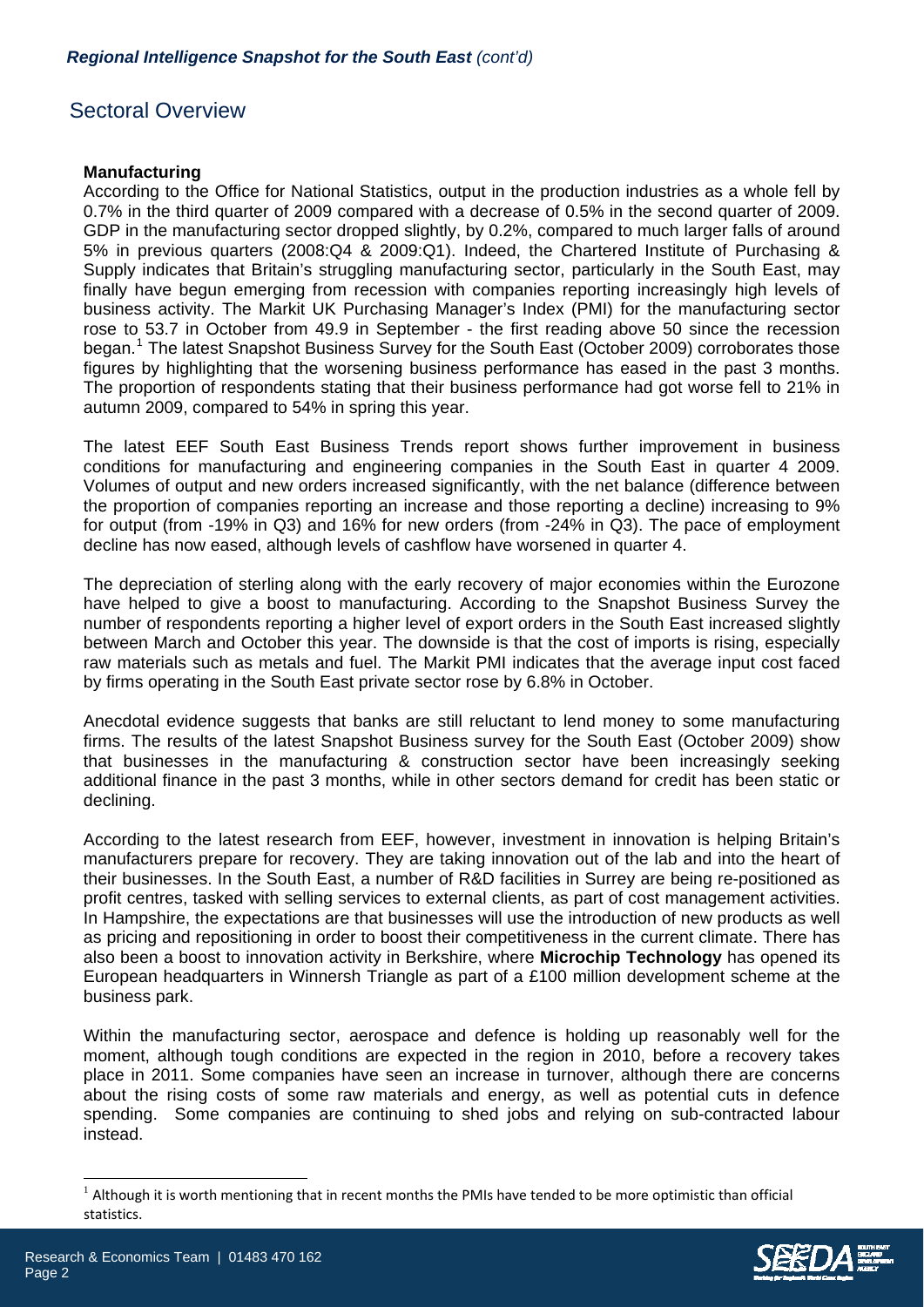# *Regional Intelligence Snapshot for the South East (cont'd)*

Elsewhere, as part of a cost reduction policy, the pharmaceutical giant **Pfizer** is planning to close its vaccine and bio-therapeutics research departments at Sandwich, Kent, and downsize the R&D staff at the Bath Road factory in Berkshire. Overall, the job losses will hit around 100 scientists and highskilled employees.

## **Construction / property**

At national level, GDP in the construction sector fell by 1.1% in 2009 Q3 compared with a decrease of 0.8% in the previous quarter. The sector recorded a fall of 13% between 2008 Q3 and 2009 Q3, which is the largest annual fall in GDP since the economic recession began.

Nevertheless, there are signs of recovery in the housing market. The latest RICS House Price Survey headline balance rose to 34% in October 2009, the highest balance since December 2006. The sales to stocks ratio, generally a good guide to future prices, rose for the 10th consecutive month to 29.7%, up from 29% in September.

At regional level the construction sector is still suffering from a lack of confidence in the market and uncertainty about the timing and scale of any cuts in Government spending on infrastructure projects. Hampshire Economic Partnership reports that property development is being severely hampered by the inability to secure funding for speculative schemes. This has a knock-on effect within the construction sector. More generally, banks reportedly remain risk-averse, in particular when lending to construction firms, though anecdotal evidence suggests the banks are less cautious than previously. Stiff competition for new work continues to squeeze profit margins as companies pare their prices down. There is continuing evidence of some construction companies reducing the size of their workforce. For instance, **AECOM** is to shed a further 350 jobs at its project management and engineering operations in the UK (Surrey, Kent) and Europe.

## **Retail and hospitality**

According to the latest UK figures from the Office for National Statistics for the third quarter of 2009, output in the distribution, hotels and restaurants sector fell by 1% compared with a decrease of 0.4% in the previous quarter, with wholesaling and motor trades making the largest contribution to the GDP decrease at national level. However, there have been signs of some improvement in trading conditions in the sector more recently. The British Retail Consortium reports that total retail sales rose by 5.9% year-on-year in October - a good sign of consumer confidence ahead of the Christmas sales season. In Brighton, the Economic Partnership reports that retail sales were up 3.6% on the year to October. Moreover, the EEF Weekly Intelligence Briefing points out that the Government's scrappage scheme continues to boost demand in the UK motor trade, as new vehicle registrations rose by 13.6% from September to October this year. This positive tendency is likely to continue until the end of the holiday period as new car buyers are likely to bring forward their spending before the coming VAT rise next year.

The hotel and leisure sector in Berkshire has been particularly affected by the downturn in recent months, with fewer corporate bookings than previous years, although most visitor attractions and shopping centres are seeing increased footfall. For instance, Reading has seen, on average, a 3% increase in footfall and also a 3% average rise in car parking numbers while Windsor and Maidenhead has seen, on average, a 1% rise in car parking numbers. Town centre vacancy rates are below the national average in Berkshire and Milton Keynes. Elsewhere, **Travelodge** is to invest £47 million opening a further ten budget hotels, with the creation of 250 jobs, including sites in High Wycombe and Newbury among other locations across the UK.

The sharp economic downturn has drastically affected the market shares in the retail sector as some companies have been better placed to face the liquidity squeeze than others. For instance, on the one hand, the company that owns **Threshers** and **Wine Rack** collapsed into administration in October, putting 6,500 jobs at risk in the UK, including more than 80 staff at these stores in Surrey who are likely to lose their jobs before Christmas. On the other hand, **Sainsbury's** is seeing the economic recovery as an opportunity to gain market share. It has recently announced plans to build a 64,000 sq ft store on the Medway City Estate at Strood, Kent, which would create up to 500 new jobs in the region if Sainsbury's gets the go-ahead to build the supermarket.



Page 3

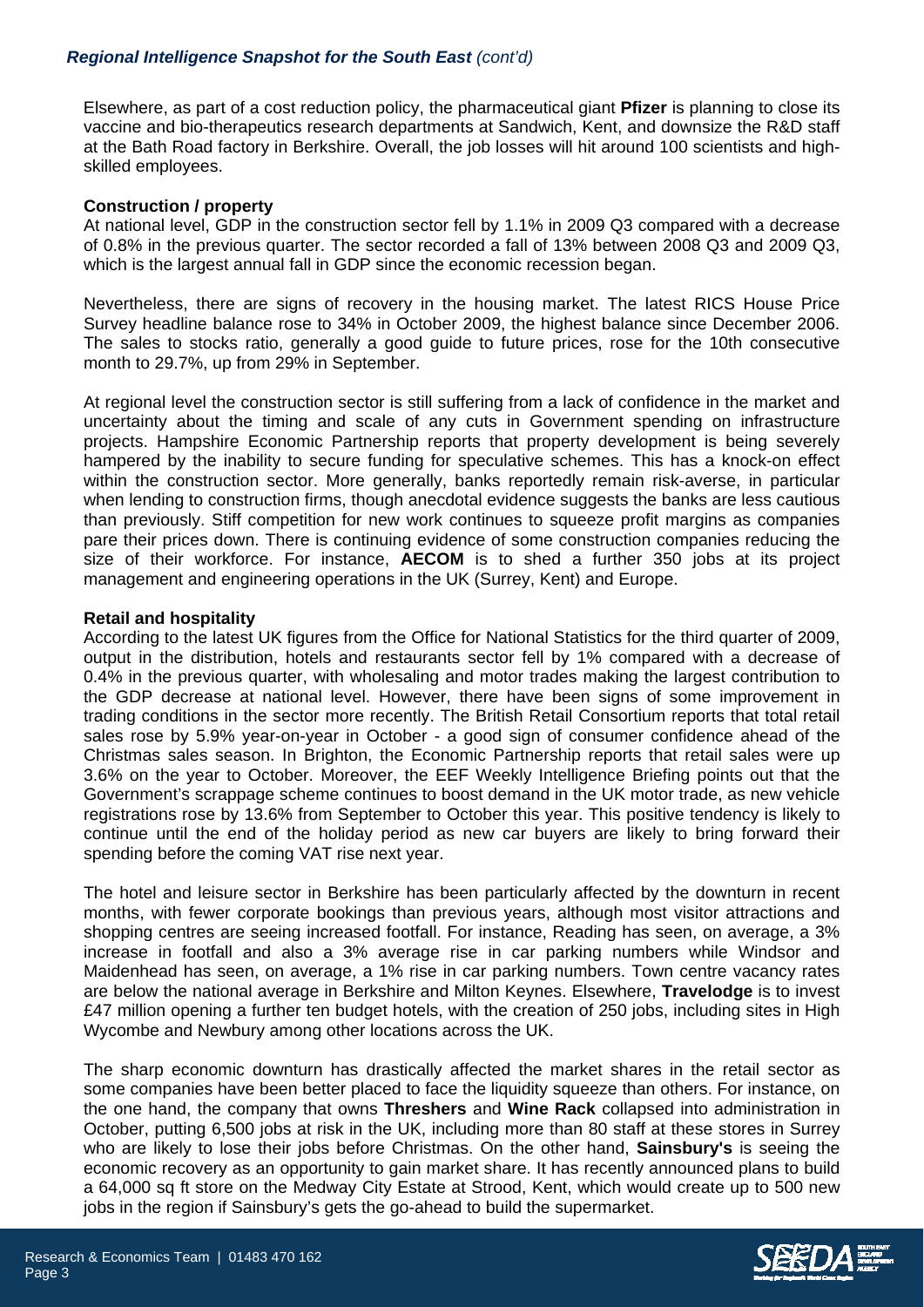## **Legal**

This sector continues to feel the effects of the recession, with loss of business in the City having a knock-on impact in the South East. Parts of the legal profession dealing with disputes or debt are reportedly busy, but overall performance is unpredictable with uncertainty about the timing of any recovery. Anecdotal evidence suggests that access to finance remains difficult for some firms.

# **Rural**

In Hampshire the agricultural sector has reportedly been hardest hit by squeezed profit margins and a lack of investment opportunities. Obtaining sufficient capital for business expansion remains a key challenge. Input costs (particularly energy and fertiliser) have increased. Pay increases in the sector have been marginal. In Kent, agriculture is reportedly performing better than many other sectors, with livestock farming doing reasonably well.

**Redundancy Notifications:** According to HR1 data, the level of redundancy notifications increased marginally in November. There were approximately 2,000 redundancy notifications in the South East in October (full month) against approximately [2](#page-3-0),400 in November 2009.<sup>2</sup>



#### **Redundancy notifications by sub-region, volume, reason and sector November 2009 (Source: HR1 data via BERR / Job Centre Plus)**

C Crown Copyright and database right 2009. All rights reserved. Ordnance Survey Licence number 100029140 Produced by SEEDA Research & Economics © All rights reserved 2009

The service sector continues to account for the greater proportion of redundancies, totalling 70% of all notifications in November (an increase from 60% in October). The service sector accounts for around 70% of employment in the South East, so in effect the proportion of redundancy notifications in the service sector, though increasing, is now in balance with the share of total employment in this sector. Notifications in the manufacturing and service sectors saw an increase in November, with the construction and retail sectors reporting a decrease.

<span id="page-3-0"></span> $2$  Note that this data only captures redundancies of more than 20 employees; some of the job losses are not scheduled to take place until later in 2009; and in some cases the redundancies are happening in another region but are registered in the South East because it is home to the company's headquarters.



l